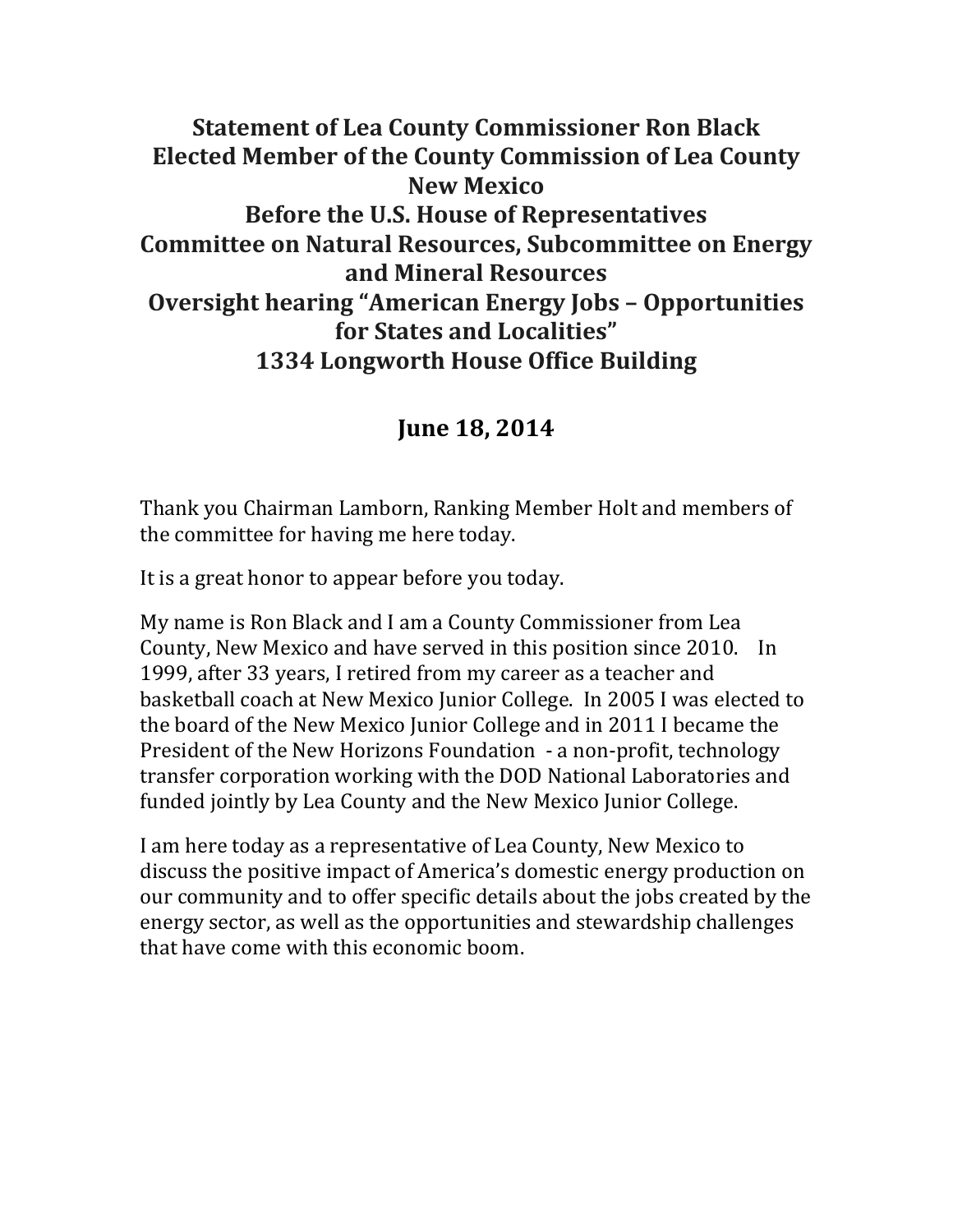### **Benefits of the Oil & Gas Boom**

Lea County sits in the heart of the energy industry in the Permian Basin and with new technologies we have been able to reach one of the largest oil and gas deposits in the world.

According to an article in the Albuquerque Journal last month, "The oil boom in southeast New Mexico just keeps growing, and there's no end in sight."<sup>1</sup> Latest statistics from the New Mexico Oil Conservation Division shows production is up 17 percent in 2013 back to 1973 levels.11

It is expected that the state will see an 18 to 20 percent increase in 2014.<sup>1</sup> New Mexico has seen a 67 percent increase since 2008.<sup>1</sup> Right now the state produces 270,00 barrels per day and the state experts project that will grow to  $320,000$  per day this year.<sup>1</sup>

If New Mexico was a country, our oil production would rank  $35<sup>th</sup>$  in the world, producing  $\frac{1}{2}$  of one percent of the world's oil.<sup>2</sup> Oil in New Mexico is a critical driver of our economy.

31.5% of New Mexico's general fund comes from the oil and gas industry.  $3$  The state's General Fund provides financial support for state public schools and higher education. It also, funds state public welfare programs, environmental protection, and tourism advertising, supports, road construction and maintenance, and many other functions of state government. 

In 2013, Lea County had 15,049 producing wells and produced over 42 million barrels.<sup>4</sup> This year we have  $13,894$  people working in petroleum

 

<sup>1</sup> Robinson-Avila, Kevin. "No End in Sight for NM's Oil Boom." ABQJournal Online. May 10, 2014. Accessed June 16, 2014. http://www.abqjournal.com/397859/news/no-end-in-sight-for-nms-oil-boom.html.

<sup>2</sup> "Country Comparison :: Crude Oil - Production." Central Intelligence Agency. Accessed June 13, 2014. https://www.cia.gov/library/publications/the-world-factbook/rankorder/2241rank.html.

<sup>3</sup> "NewMexico31.com." NewMexico31com. Accessed June 16, 2014. http://newmexico31.com/.

<sup>4</sup> Hill, Levi. "Lea Co. Now No. 2." Olive Software |. April 13, 2014. http://digital.olivesoftware.com/Olive/ODE/HobbsNews/LandingPage/LandingPage.aspx?href=TkhOLzIw MTQvMDQvMTM.&pageno=MQ..&entity=QXIwMDEwOQ..&view=ZW50aXR5.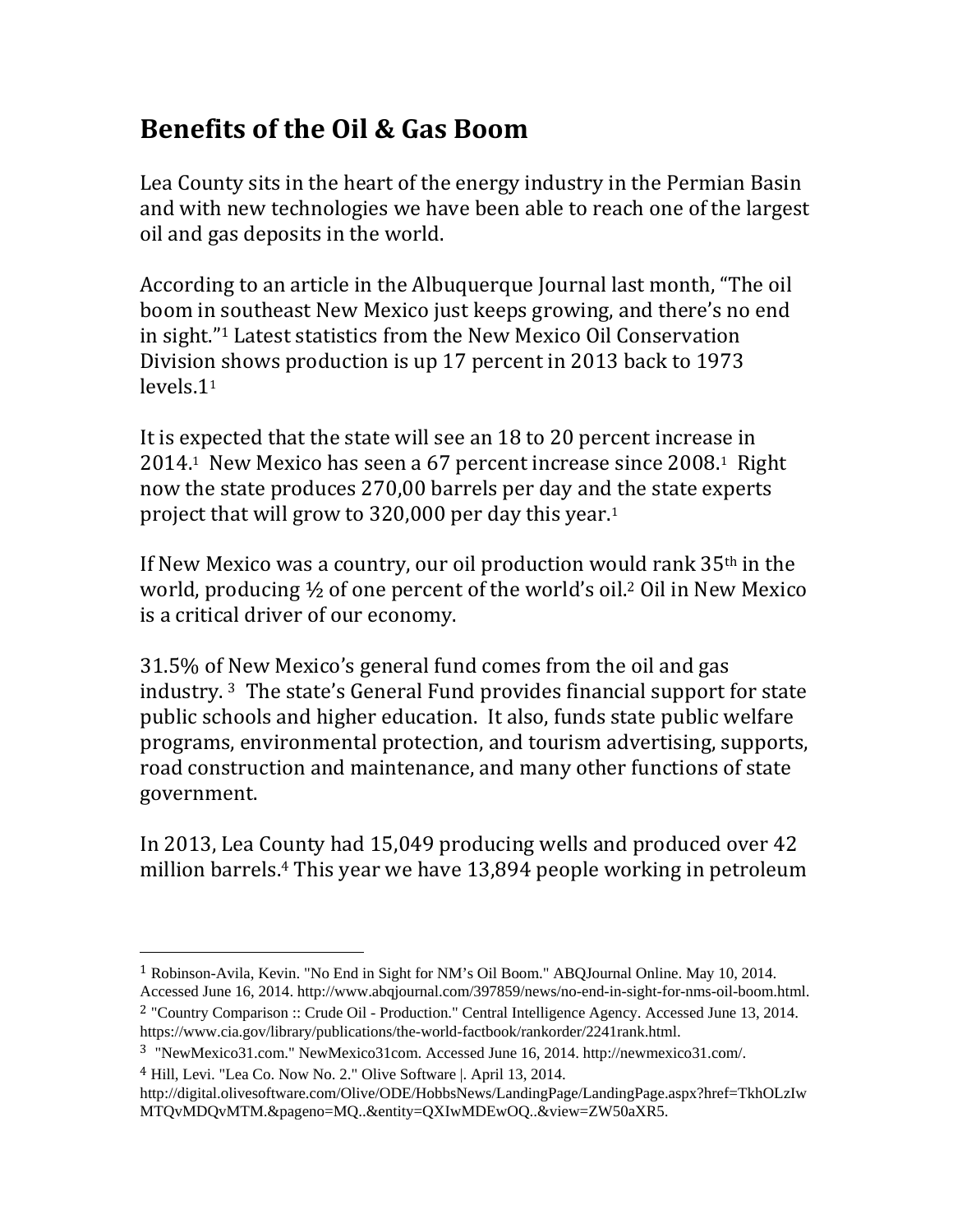related jobs and averaging a salary of \$80,388 per job.<sup>5</sup> Lea County paid  $$904,900,734$  in Federal, State, and local taxes in 2013.<sup>6</sup>

In the last 10 years, the County has received \$363,879,297 in revenue from the oil and gas industry.

Our community has seen many benefits from this boom and we have used these resources to invest in our community's future. For example, the New Mexico Junior College receives an average of \$10,523,026 over the last five years from the industry, providing opportunities for our best and brightest to stay near home while getting a great education.

Not only has higher education benefited from the taxes provided by the oil and gas industry, but with population growth brought about by the economic boom, the Hobbs School district, in our largest community, is the fastest growing school district in the state. With increased student population we receive additional federal funds to invest in education.

Petroleum industry employees also play vital roles in volunteering in our schools - reading to elementary students, coaching our youth athletic teams, and sponsoring and coaching the Science Olympiad. The energy industry supports many of our booster events such as fun runs, art contests, and rewards for after school participants.

Revenue resulting from the energy boom has allowed Lea County to invest in education, but it has also allowed us to invest in infrastructure projects including a new judicial complex and recreational facilities.

We developed a Lea County Quality of Life Committee to improve both quality of life and economic development opportunities in Lea County. Through this committee we have looked at health care, recreation and housing. 

## **Diversifying our economy.**

 

<sup>5 &</sup>quot;EnergyPlex Economic Indicators for 2014 Is Now Available!" Economic Development Corporation of Lea County, NM. 2014. Accessed June 16, 2014. http://www.edclc.org/blog-layout/the-lea-countyenergyplex-economic-indicators-for-2014-is-now-available.

<sup>6 © 2014</sup> New Mexico Tax Research Institute, All Rights Reserved. January 2014, 286.

http://c.ymcdn.com/sites/www.nmtri.org/resource/resmgr/Docs/Fiscal%20Impacts%20of%20OGAS%20in %20NM%20Prelim%20Final%20Jan%202014.pdf.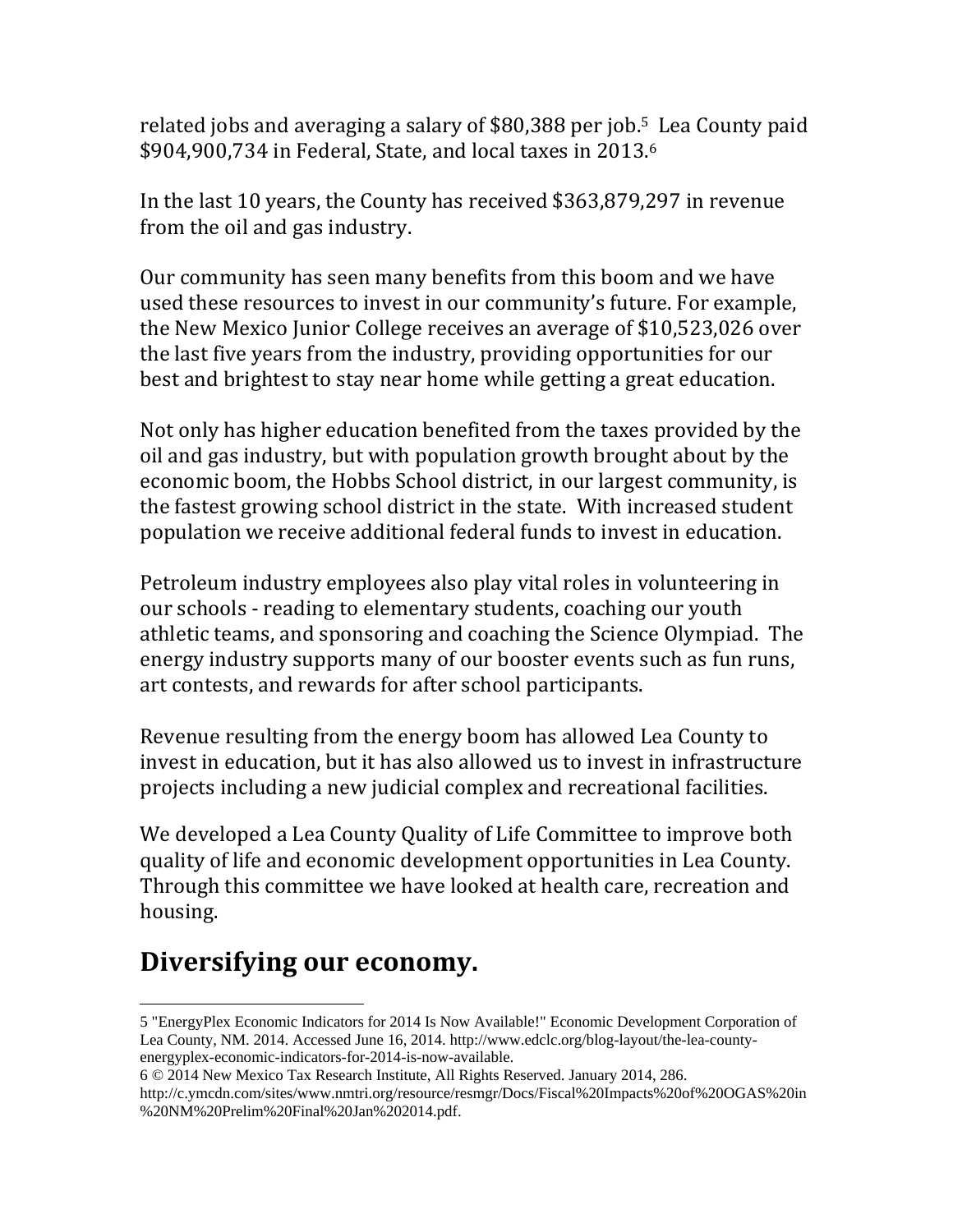In June 11, 2010, Urenco USA opened a uranium enrichment facility in Lea County. At the time it opened, the facility was the first nuclear facility built in the US in 30 years and the first to receive a combined construction and operation license from the NRC.

Today, Urenco has 369 employees and annual payroll for 2014 is expected to be around \$45 million. This has been a \$4 billion dollar investment for our state and Lea County.

Lea County currently has two potash mining projects being developed. One of these projects - the Intercontinental Potash Ochoa Mine Project is expected to employ 400 full-time workers once in full operation, which could be as early as 2017.

## **Challenges Faced by Lea County**

We have so many good things happening in our community but with growth and opportunity come challenges.

This most recent oil and gas economic boom has created an acute housing shortage.

In our currently strong economy and corresponding influx of businesses and business interests our hotels have become residences, resulting in limited room availability and high costs for visitors. This shortage of hotel space makes it difficult for potential new businesses to stay in the community as they evaluate prospects to establish new businesses in Lea County.

Implementation of economic development projects that rely on hotel room availability must be strategically timed to coincide with improved housing availability.

Economic growth has also created significant increase in the volume and type of traffic through the county. Very heavy, large trucks involved in construction and oil and gas operations cause deterioration of farm to market and dirt/sand roads. Increased traffic also contributes to public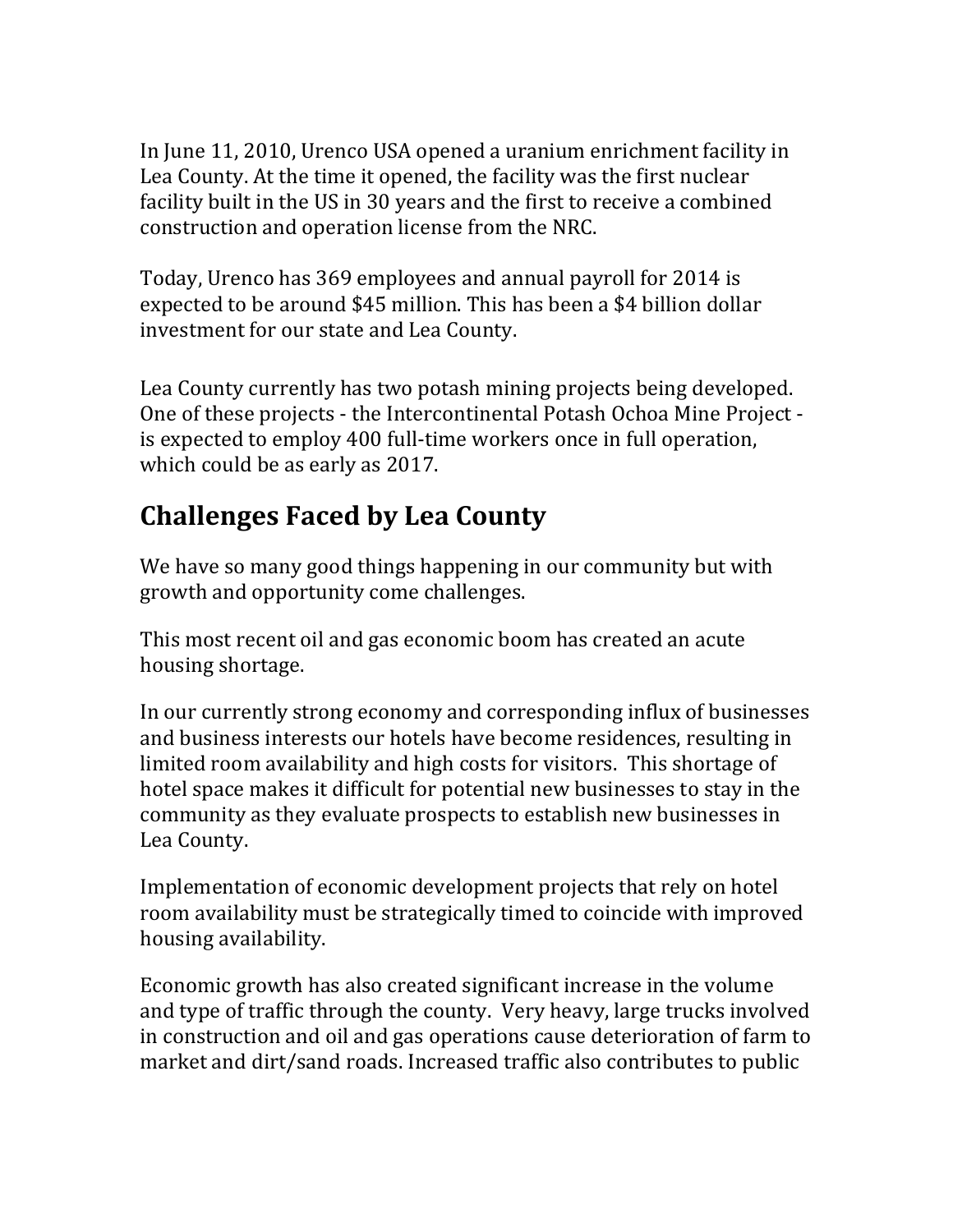safety concerns. Lea County faces difficulties with both demand and repair. 

With the increased population we have seen the need for better health care, additional resources for public safety and to keep up with the needs of a growing school population

# **The Stewardship Challenge**

The history of our community has taught us that boom times are always followed by bust times, so we have come to understand the importance of good stewardship. The importance of investing in our County so that our economy can maintain a higher baseline standard of living beyond the current boom led to the creation of the New Horizons Foundation (NHF). 

The Foundation is a 501 (c) (3) not-for-profit organization whose mission is to use ready to commercialize technology to enable the private sector to generate sustainable economic growth and wealth creation for Lea County, Southeastern New Mexico, and the entire Permian Basin Region. New Horizons was established in October of 2011 and funding is provided by the Lea County Commission and New Mexico Junior College.

New Horizons serves as the technology intermediary and incubator, forming partnerships between regional entrepreneurs and the technology and applied development capabilities located at Federal laboratories across the United States.

The Foundation has partnered with Federal labs to use their technology, equipment and personnel to adapt mature government technology to private sector use and is working with regional universities to bring business commercialization advice to the Foundations private sector partners. 

There is a stream of yearly Research Development Test & Evaluation (RDT&E) technologies, expertise and capabilities that can be useful to Lea County's citizens and businesses. The Foundation will not be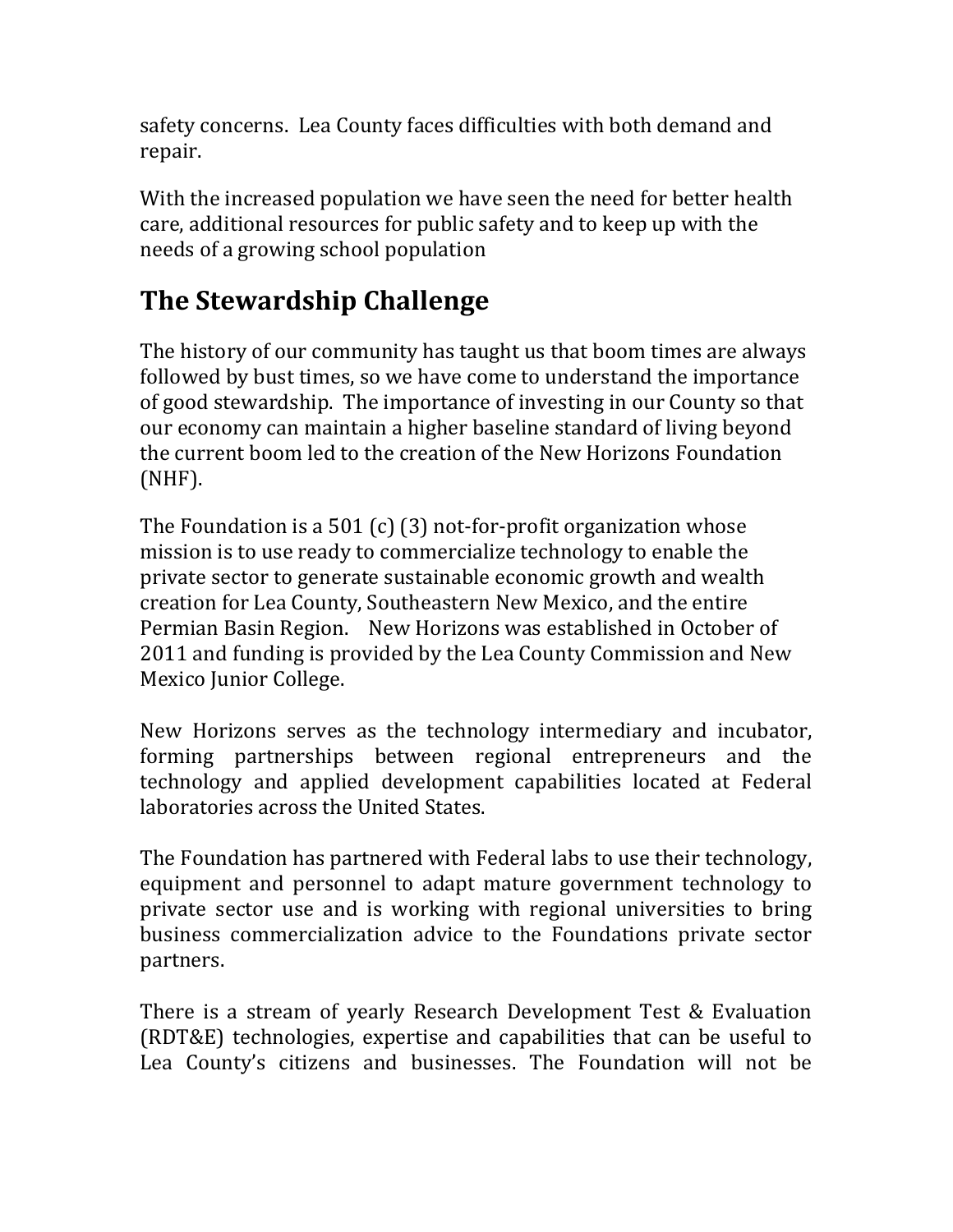involved in research – instead concentrating on applying technologies and capabilities that are as close to ready to use as possible.

The Foundation expects to participate in the revenue streams that are generated by patents, license, sub-license and royalty agreements resulting from commercialized technologies to reach long-term financial sustainability. This is enabled through NHF's work with local businesses to diversify, strengthen, and expand our rural economies and bring back to New Mexico some of the benefits created by oil and gas taxes paid by the County while providing underutilized Federal laboratories fair royalties and use fees.

By utilizing existing Federal technology that solves widely experienced regional business problems, NHF can create or expand businesses in the Lea County Region and expand entrepreneurship opportunities.

NHF is currently exploring:

- **Corrosion Resistant Materials and Coatings:** Oil and gas extraction and transportation creates very serious corrosion problems at every level from downhole pumps to collection tanks to pipelines. Working with Defense labs, very promising anti-corrosion approaches are being tested against real world conditions to verify that promise.
- Water Quality Improvement: The Foundation is in the midst of collecting Department of Defense (DOD) portable technologies that improve produced and brackish water quality for industrial, exploration and less than human and animal use.
- **Additive Parts Manufacturing and Repair:** Cost effective approaches to reduce parts manufacture and repair costs as well as improve delivery times could have a continual and significant impact on oil and gas production across the Permian Basin.
- **Using Idle Federal Machining/Forging Capability:** Delivery times and quality issues involving manufactured/forged parts create significant problems for regional businesses.
- **Rural Road Preservation – Construction:** Oil and Gas exploration, extraction and transportation in rural counties creates transportation system challenges. Lea County is leading a Technology Expedition to Corps of Engineers Laboratories in July to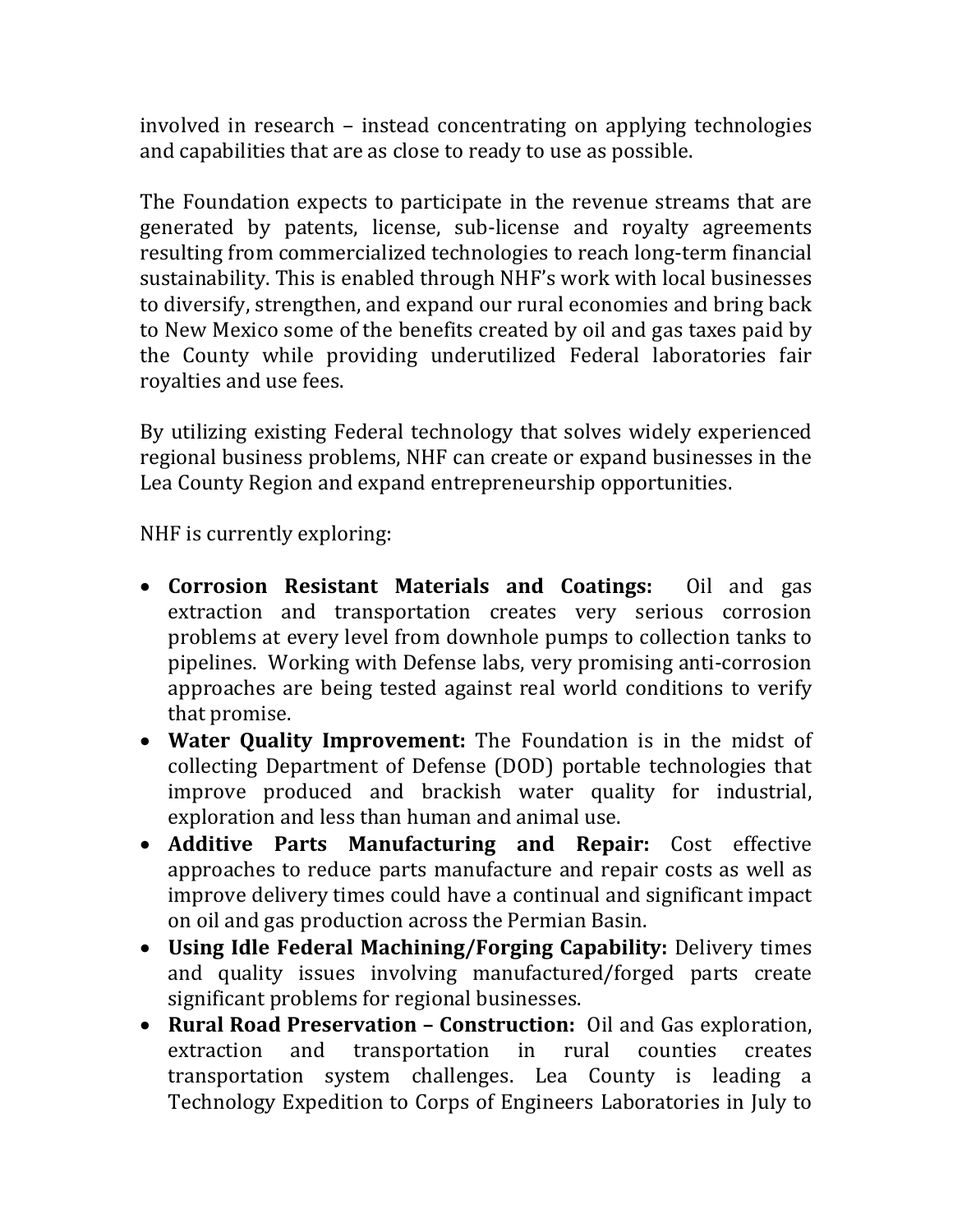extract as much ready to use know-how and technology as possible to address these transportation issues.

### **How Congress Can Help Lea County Succeed**

Given the County's housing issues, we need Congress to work with us on existing legislation to assist communities in coping with impacts of booms such as workforce housing. We must find a way for communities like Lea County to provide affordable housing as communities grow and people transition to new jobs and new homes.

In addition, and with particular regard to energy, we need Congress to ensure our domestic production increases are not threatened by burdensome regulations. We need to do what we can to allow the energy boom to continue. Production tax incentives, approval of LNG exports and responsible approaches to endangered species and environmental regulation are ways to promote domestic production.

We would ask also that Congress support through legislation the stewardship initiatives of boom communities such as the New Horizons Foundation. 

The 2014 DOD Armed Services Authorization, Section 1603, authorized the creation of a Proof of Concept Commercialization Pilot Program under the  $$$  the DOD Assistant Secretary for R&D. Five million dollars was authorized to set up this pilot program to accelerate commercialization of research innovations from qualified national laboratories 

This program, which was authorized in FY14, still needs appropriated funding to give rural nonprofit organizations like New Horizons the opportunity to prove lab technology in real world non-DoD environments. For example, NHF has already invested in anti-corrosion technology and the program laid out in Section 1603 would help projects move closer to commercialization.

Your support for the following report language in the House FY15 Defense appropriation bill would go a long way to enabling New